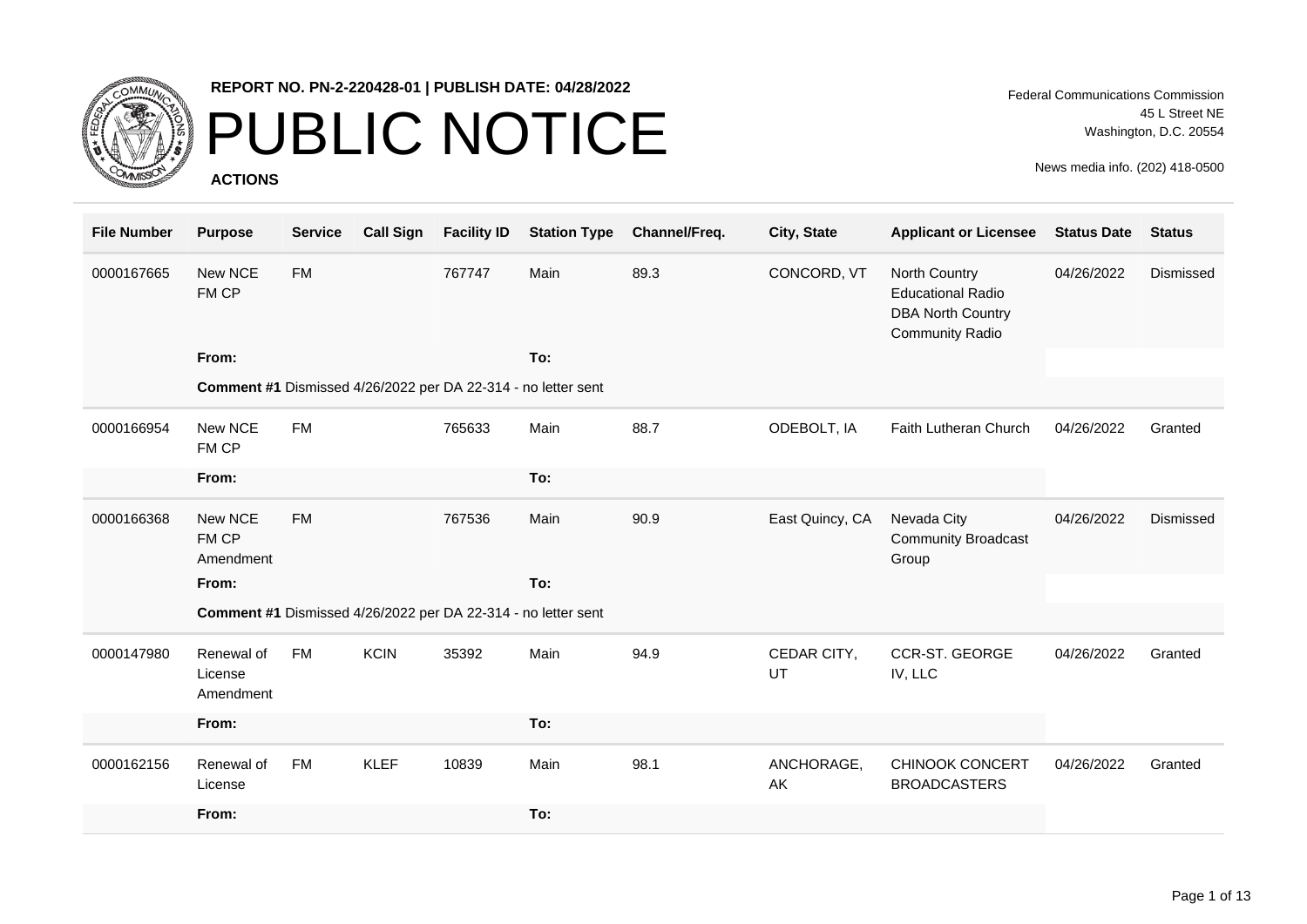

## PUBLIC NOTICE

**ACTIONS**

Federal Communications Commission 45 L Street NE Washington, D.C. 20554

| <b>File Number</b> | <b>Purpose</b>        | <b>Service</b> | <b>Call Sign</b> | <b>Facility ID</b> | <b>Station Type</b>                                           | Channel/Freq. | City, State              | <b>Applicant or Licensee</b>                                             | <b>Status Date</b> | <b>Status</b> |
|--------------------|-----------------------|----------------|------------------|--------------------|---------------------------------------------------------------|---------------|--------------------------|--------------------------------------------------------------------------|--------------------|---------------|
| 0000167609         | New NCE<br>FM CP      | <b>FM</b>      |                  | 768262             | Main                                                          | 90.9          | THE DALLES,<br><b>OR</b> | Iglesia Casa de<br>Milagros                                              | 04/26/2022         | Dismissed     |
|                    | From:                 |                |                  |                    | To:                                                           |               |                          |                                                                          |                    |               |
|                    |                       |                |                  |                    | Comment #1 Dismissed 4/26/2022 per DA 22-314 - no letter sent |               |                          |                                                                          |                    |               |
| 0000167393         | New NCE<br>FM CP      | <b>FM</b>      |                  | 767310             | Main                                                          | 89.5          | Flood, VA                | <b>Calvary Chapel Pearl</b><br>Harbor                                    | 04/26/2022         | Dismissed     |
|                    | From:                 |                |                  |                    | To:                                                           |               |                          |                                                                          |                    |               |
|                    |                       |                |                  |                    | Comment #1 Dismissed 4/26/2022 per DA 22-314 - no letter sent |               |                          |                                                                          |                    |               |
| 0000167405         | New NCE<br>FM CP      | <b>FM</b>      |                  | 768421             | Main                                                          | 90.9          | DOYLE, CA                | Friends of Black Rock<br>High Rock                                       | 04/26/2022         | Granted       |
|                    | From:                 |                |                  |                    | To:                                                           |               |                          |                                                                          |                    |               |
| 0000173494         | Renewal of<br>License | <b>FM</b>      | <b>WIQH</b>      | 13556              | Main                                                          | 88.3          | CONCORD, MA              | CONCORD-<br><b>CARLISLE</b><br><b>REGIONAL SCHOOL</b><br><b>DISTRICT</b> | 04/26/2022         | Granted       |
|                    | From:                 |                |                  |                    | To:                                                           |               |                          |                                                                          |                    |               |
| 0000185969         | Minor<br>Modification | <b>FM</b>      | <b>WJYF</b>      | 765825             | Main                                                          | 90.7          | Collins, GA              | Toccoa Foundation,<br>Inc.                                               | 04/26/2022         | Granted       |
|                    | From:                 |                |                  |                    | To:                                                           |               |                          |                                                                          |                    |               |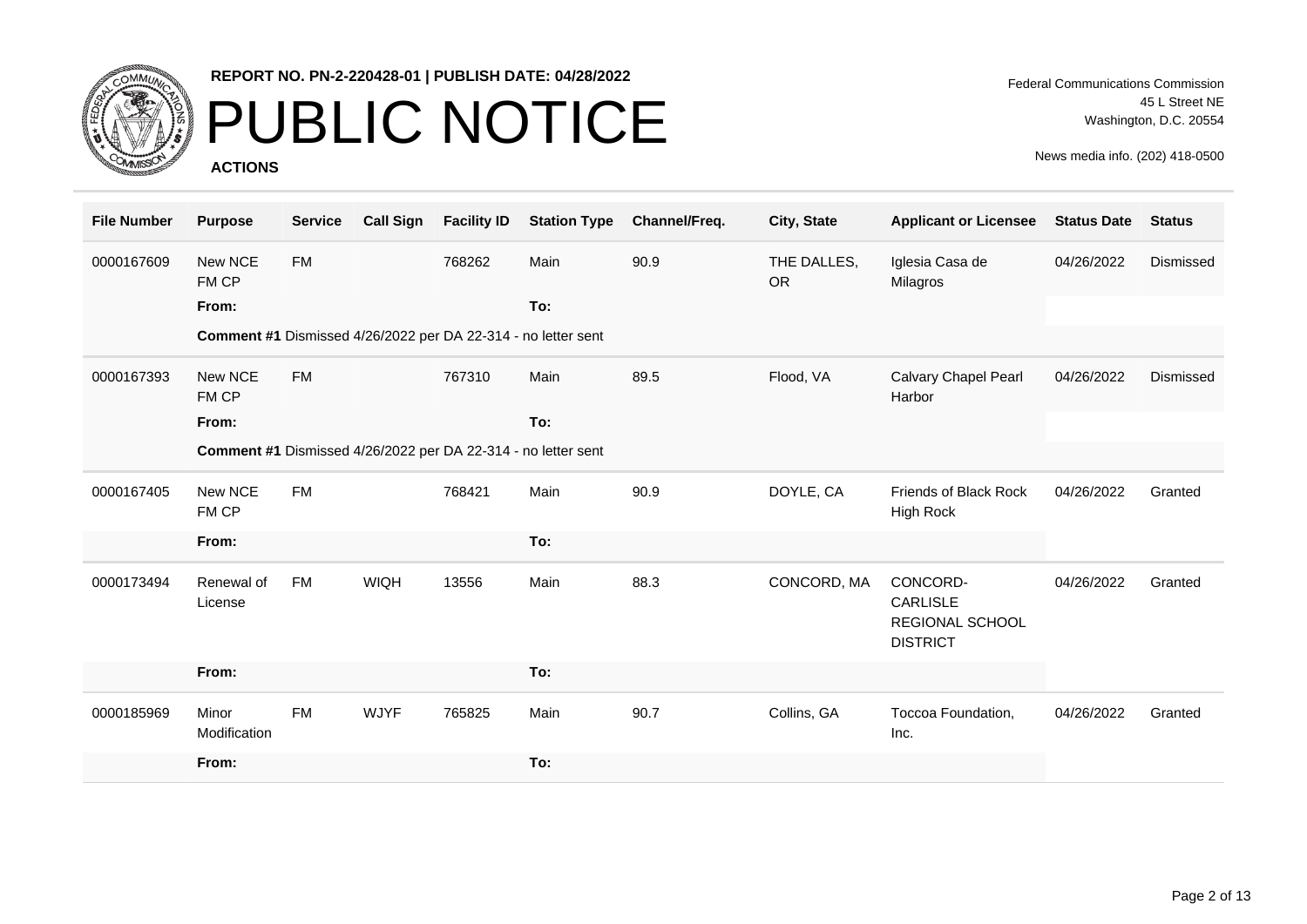

## PUBLIC NOTICE

**ACTIONS**

Federal Communications Commission 45 L Street NE Washington, D.C. 20554

| <b>File Number</b> | <b>Purpose</b>                     | <b>Service</b> | <b>Call Sign</b> | <b>Facility ID</b> | <b>Station Type</b>                                           | Channel/Freq. | City, State               | <b>Applicant or Licensee</b>                                  | <b>Status Date</b> | <b>Status</b> |
|--------------------|------------------------------------|----------------|------------------|--------------------|---------------------------------------------------------------|---------------|---------------------------|---------------------------------------------------------------|--------------------|---------------|
| 0000167209         | New NCE<br>FM CP                   | <b>FM</b>      |                  | 764327             | Main                                                          | 89.3          | WISHRAM, WA               | <b>GROWING</b><br><b>CHRISTIAN</b><br><b>FOUNDATION</b>       | 04/26/2022         | Granted       |
|                    | From:                              |                |                  |                    | To:                                                           |               |                           |                                                               |                    |               |
| 0000165626         | New NCE<br>FM CP                   | <b>FM</b>      |                  | 764376             | Main                                                          | 90.9          | Spanish Springs<br>, NV   | SONRISE CHURCH<br><b>DBA Calvary Chapel</b><br>Northwest Reno | 04/26/2022         | Dismissed     |
|                    | From:                              |                |                  |                    | To:                                                           |               |                           |                                                               |                    |               |
|                    |                                    |                |                  |                    | Comment #1 Dismissed 4/26/2022 per DA 22-314 - no letter sent |               |                           |                                                               |                    |               |
| 0000166185         | New NCE<br>FM CP                   | <b>FM</b>      |                  | 765508             | Main                                                          | 89.5          | <b>APPOMATTOX</b><br>, VA | The Rector & Visitors<br>of the University of<br>Virginia     | 04/26/2022         | Dismissed     |
|                    | From:                              |                |                  |                    | To:                                                           |               |                           |                                                               |                    |               |
|                    |                                    |                |                  |                    | Comment #1 Dismissed 4/26/2022 per DA 22-314 - no letter sent |               |                           |                                                               |                    |               |
| 0000148018         | Renewal of<br>License<br>Amendment | <b>FM</b>      | <b>KXBN</b>      | 61386              | Main                                                          | 92.1          | CEDAR CITY,<br>UT         | CCR-ST. GEORGE<br>IV, LLC                                     | 04/26/2022         | Granted       |
|                    | From:                              |                |                  |                    | To:                                                           |               |                           |                                                               |                    |               |
| 0000189684         | Minor<br>Modification              | FL             | <b>KPIK-LP</b>   | 133093             |                                                               | 96.5          | STAYTON, OR               | <b>SANTIAM</b><br><b>COMMUNITY RADIO</b><br>CORPORATION       | 04/26/2022         | Granted       |
|                    | From:                              |                |                  |                    | To:                                                           |               |                           |                                                               |                    |               |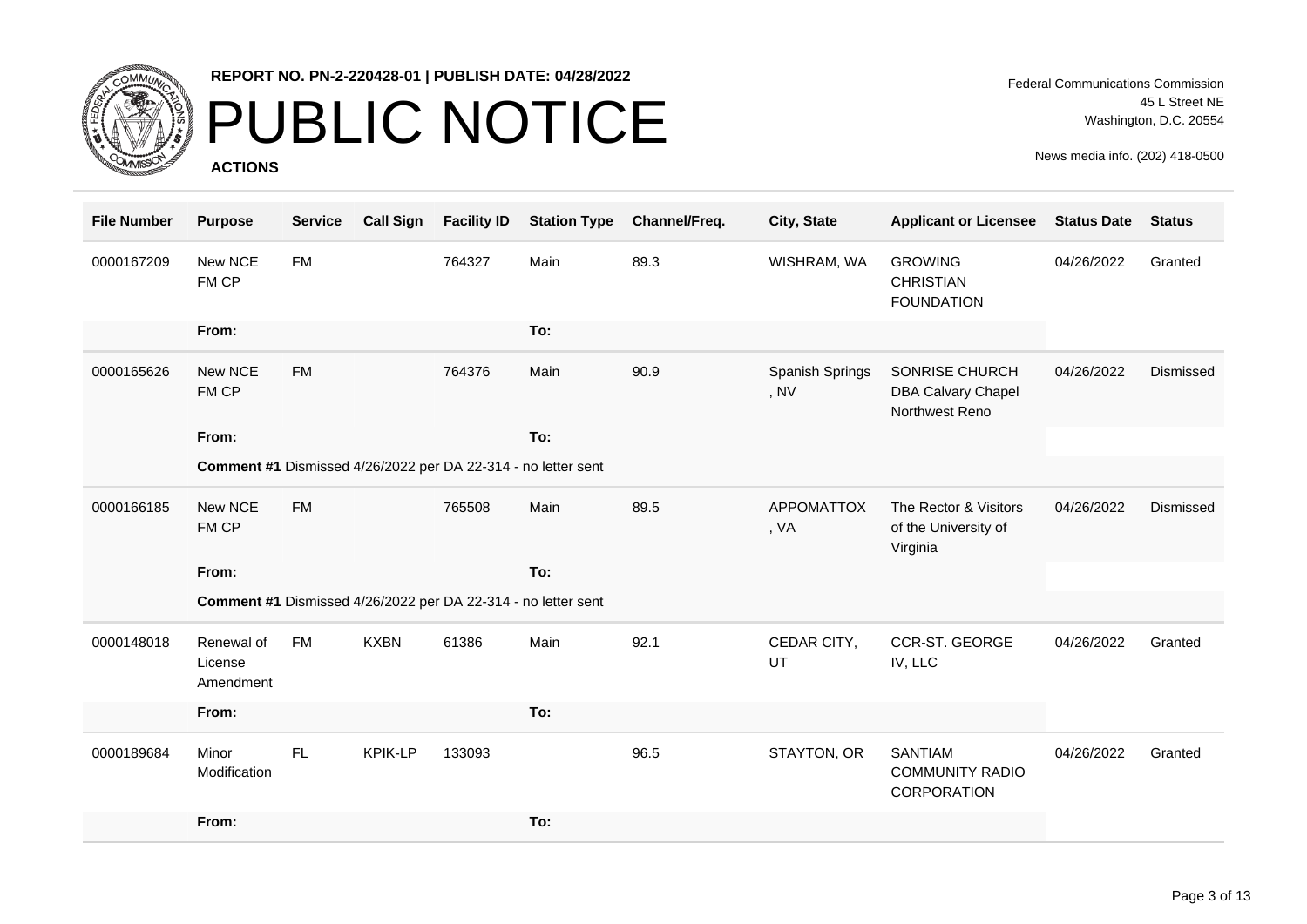

### PUBLIC NOTICE

**ACTIONS**

Federal Communications Commission 45 L Street NE Washington, D.C. 20554

| <b>File Number</b> | <b>Purpose</b>                     | <b>Service</b> | <b>Call Sign</b> | <b>Facility ID</b> | <b>Station Type</b> | Channel/Freq. | City, State       | <b>Applicant or Licensee</b>                     | <b>Status Date</b> | <b>Status</b> |
|--------------------|------------------------------------|----------------|------------------|--------------------|---------------------|---------------|-------------------|--------------------------------------------------|--------------------|---------------|
| 0000166121         | New NCE<br>FM CP<br>Amendment      | <b>FM</b>      |                  | 767599             | Main                | 89.5          | FARMVILLE,<br>VA  | Farmville Seventh Day<br><b>Adventist Church</b> | 04/26/2022         | Granted       |
|                    | From:                              |                |                  |                    | To:                 |               |                   |                                                  |                    |               |
| 0000186697         | Minor<br>Modification              | <b>FM</b>      |                  | 763201             | Main                | 91.1          | COVE, OR          | <b>WALLA WALLA</b><br><b>UNIVERSITY</b>          | 04/26/2022         | Granted       |
|                    | From:                              |                |                  |                    | To:                 |               |                   |                                                  |                    |               |
| 0000148002         | Renewal of<br>License<br>Amendment | AM             | <b>KSUB</b>      | 61384              | Main                | 590.0         | CEDAR CITY,<br>UT | CCR-ST. GEORGE<br>IV, LLC                        | 04/26/2022         | Granted       |
|                    | From:                              |                |                  |                    | To:                 |               |                   |                                                  |                    |               |
| 0000166267         | New NCE<br>FM CP                   | <b>FM</b>      |                  | 767765             | Main                | 90.9          | <b>BOLTON, CT</b> | <b>REVIVAL CHRISTIAN</b><br>MINISTRIES, INC.     | 04/26/2022         | Granted       |
|                    | From:                              |                |                  |                    | To:                 |               |                   |                                                  |                    |               |
| 0000147999         | Renewal of<br>License<br>Amendment | <b>FX</b>      | <b>K253BB</b>    | 6785               | Main                | 98.5          | ST. GEORGE,<br>UT | <b>CCR-ST. GEORGE</b><br>IV, LLC                 | 04/26/2022         | Granted       |
|                    | From:                              |                |                  |                    | To:                 |               |                   |                                                  |                    |               |
| 0000165618         | New NCE<br>FM CP                   | <b>FM</b>      |                  | 767233             | Main                | 88.1          | HENNING, TN       | Violet FM inc.                                   | 04/26/2022         | Dismissed     |
|                    | From:                              |                |                  |                    | To:                 |               |                   |                                                  |                    |               |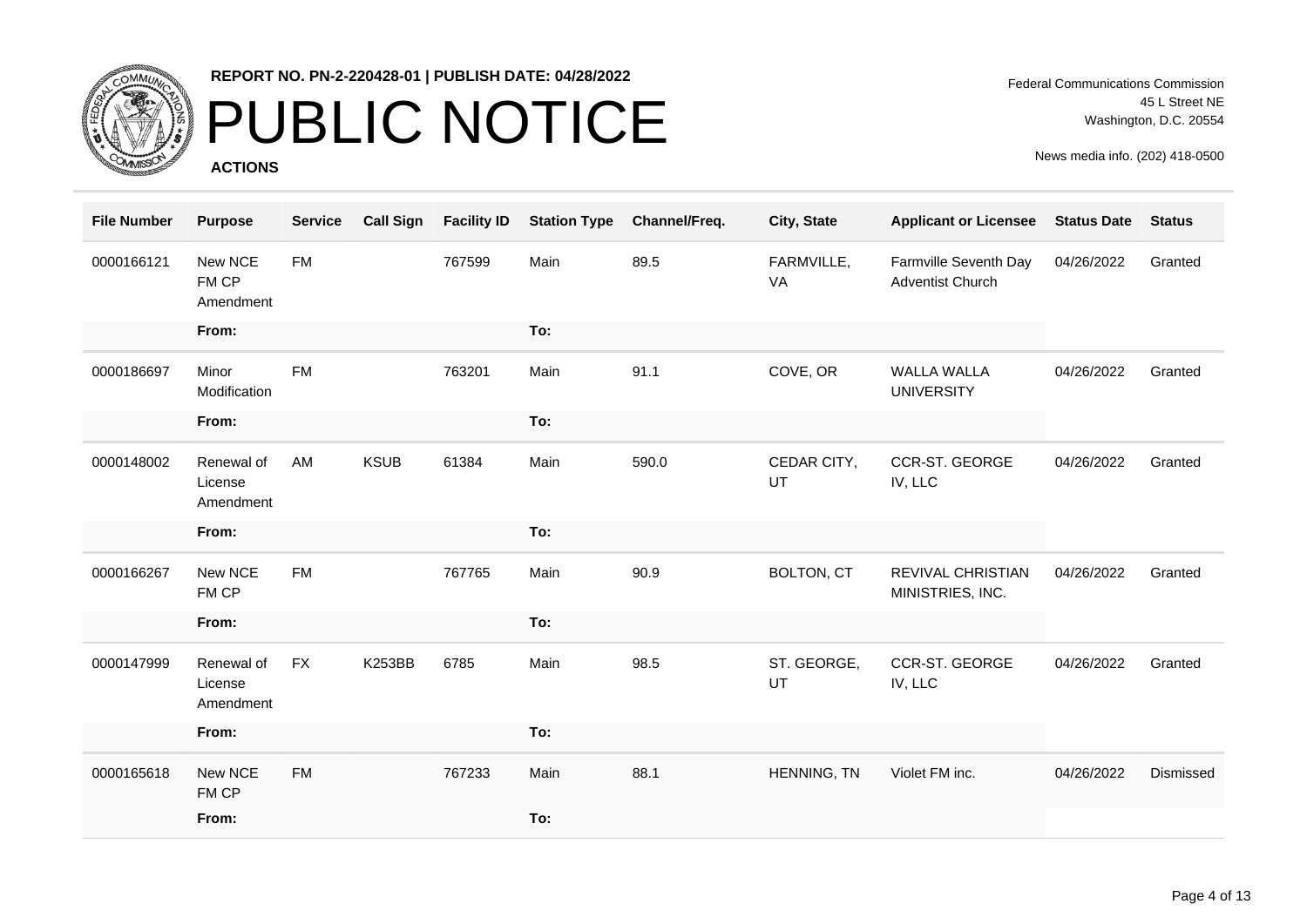

# PUBLIC NOTICE

**ACTIONS**

Federal Communications Commission 45 L Street NE Washington, D.C. 20554

| <b>File Number</b> | <b>Purpose</b>        | <b>Service</b> | <b>Call Sign</b> | <b>Facility ID</b> | <b>Station Type</b>                                           | Channel/Freq. | City, State                           | <b>Applicant or Licensee</b>                    | <b>Status Date</b> | <b>Status</b> |
|--------------------|-----------------------|----------------|------------------|--------------------|---------------------------------------------------------------|---------------|---------------------------------------|-------------------------------------------------|--------------------|---------------|
|                    |                       |                |                  |                    | Comment #1 Dismissed 4/26/2022 per DA 22-314 - no letter sent |               |                                       |                                                 |                    |               |
| 0000167601         | New NCE<br>FM CP      | <b>FM</b>      |                  | 768394             | Main                                                          | 90.5          | THE DALLES,<br><b>OR</b>              | The First Baptist<br>Church of Riverview        | 04/26/2022         | Dismissed     |
|                    | From:                 |                |                  |                    | To:                                                           |               |                                       |                                                 |                    |               |
|                    |                       |                |                  |                    | Comment #1 Dismissed 4/26/2022 per DA 22-314 - no letter sent |               |                                       |                                                 |                    |               |
| 0000161296         | Renewal of<br>License | AM             | <b>KMAX</b>      | 13569              | Main                                                          | 840.0         | COLFAX, WA                            | <b>Inland Northwest</b><br>Broadcasting, LLC    | 04/26/2022         | Granted       |
|                    | From:                 |                |                  |                    | To:                                                           |               |                                       |                                                 |                    |               |
| 0000166861         | New NCE<br>FM CP      | <b>FM</b>      |                  | 765069             | Main                                                          | 90.9          | <b>MANCHESTER</b><br>, C <sub>T</sub> | <b>Connecticut Public</b><br>Broadcasting, Inc. | 04/26/2022         | Dismissed     |
|                    | From:                 |                |                  |                    | To:                                                           |               |                                       |                                                 |                    |               |
|                    |                       |                |                  |                    | Comment #1 Dismissed 4/26/2022 per DA 22-314 - no letter sent |               |                                       |                                                 |                    |               |
| 0000167518         | New NCE<br>FM CP      | <b>FM</b>      |                  | 767727             | Main                                                          | 88.7          | CARROLL, IA                           | St. Gabriel<br>Communications                   | 04/26/2022         | Dismissed     |
|                    | From:                 |                |                  |                    | To:                                                           |               |                                       |                                                 |                    |               |
|                    |                       |                |                  |                    | Comment #1 Dismissed 4/26/2022 per DA 22-314 - no letter sent |               |                                       |                                                 |                    |               |
| 0000166634         | New NCE<br>FM CP      | <b>FM</b>      |                  | 762815             | Main                                                          | 89.3          | BINGEN, WA                            | Radio Tierra                                    | 04/26/2022         | Dismissed     |
|                    | From:                 |                |                  |                    | To:                                                           |               |                                       |                                                 |                    |               |
|                    |                       |                |                  |                    | Comment #1 Dismissed 4/26/2022 per DA 22-314 - no letter sent |               |                                       |                                                 |                    |               |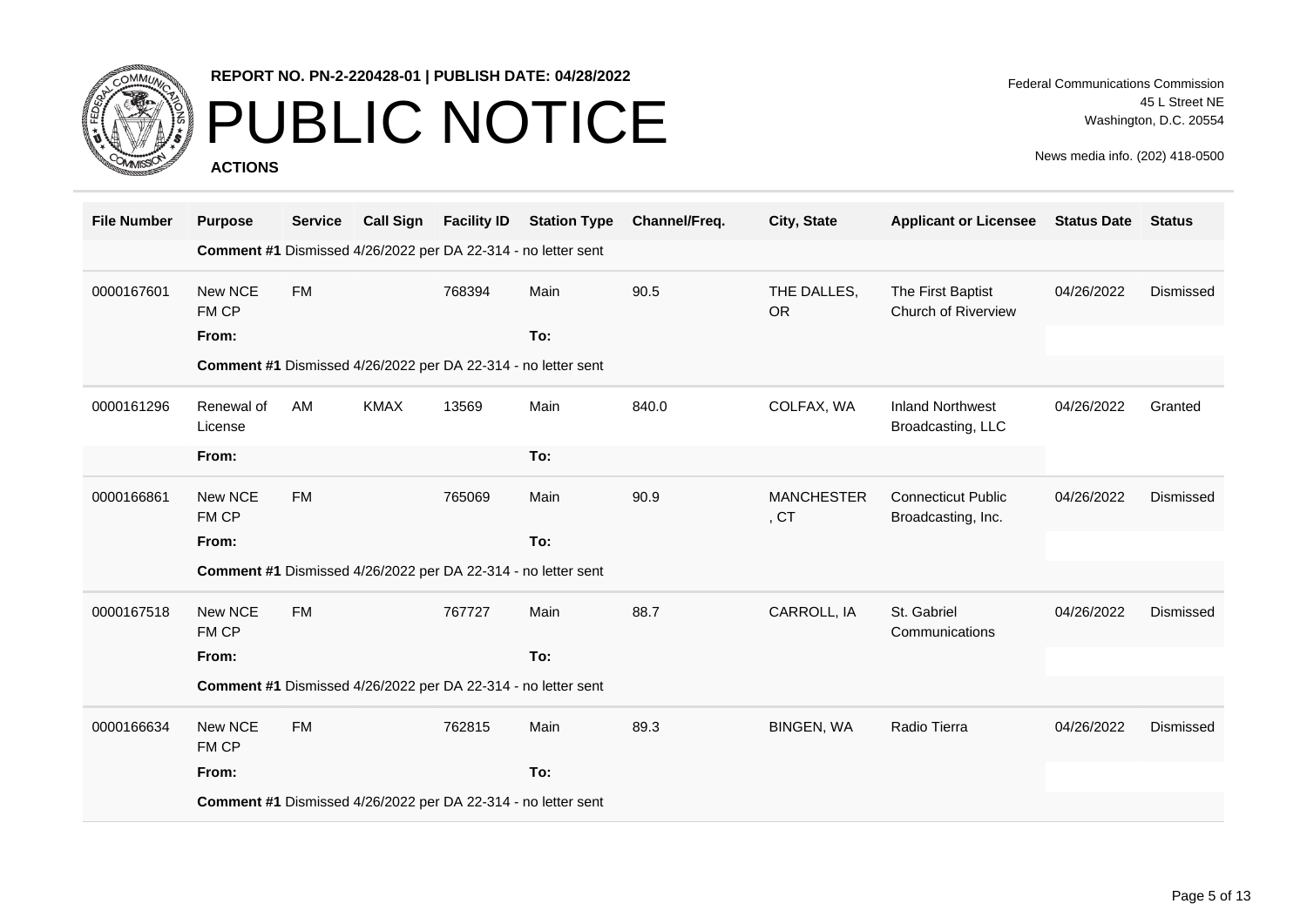

## PUBLIC NOTICE

**ACTIONS**

| <b>File Number</b> | <b>Purpose</b>                     | <b>Service</b> | <b>Call Sign</b> | <b>Facility ID</b> | <b>Station Type</b>                                           | Channel/Freq. | City, State                    | <b>Applicant or Licensee</b>              | <b>Status Date</b> | <b>Status</b> |
|--------------------|------------------------------------|----------------|------------------|--------------------|---------------------------------------------------------------|---------------|--------------------------------|-------------------------------------------|--------------------|---------------|
| 0000171128         | Renewal of<br>License<br>Amendment | <b>AM</b>      | <b>WBAS</b>      | 6251               | Main                                                          | 1240.0        | <b>WEST</b><br>YARMOUTH,<br>МA | <b>Bob Bittner</b><br>Broadcasting, Inc.  | 04/26/2022         | Granted       |
|                    | From:                              |                |                  |                    | To:                                                           |               |                                |                                           |                    |               |
| 0000167347         | New NCE<br>FM CP                   | <b>FM</b>      |                  | 768545             | Main                                                          | 91.9          | DANVILLE, VA                   | LA FT I aumon np                          | 04/26/2022         | Dismissed     |
|                    | From:                              |                |                  |                    | To:                                                           |               |                                |                                           |                    |               |
|                    |                                    |                |                  |                    | Comment #1 Dismissed 4/26/2022 per DA 22-314 - no letter sent |               |                                |                                           |                    |               |
| 0000147998         | Renewal of<br>License<br>Amendment | <b>FM</b>      | <b>KREC</b>      | 6784               | Main                                                          | 98.1          | <b>BRIAN HEAD,</b><br>UT       | <b>CCR-ST. GEORGE</b><br>IV, LLC          | 04/26/2022         | Granted       |
|                    | From:                              |                |                  |                    | To:                                                           |               |                                |                                           |                    |               |
| 0000167656         | New NCE<br>FM CP                   | <b>FM</b>      |                  | 766959             | Main                                                          | 88.1          | SIKESTON, MO                   | <b>PURE WORD</b><br><b>COMMUNICATIONS</b> | 04/26/2022         | Dismissed     |
|                    | From:                              |                |                  |                    | To:                                                           |               |                                |                                           |                    |               |
|                    |                                    |                |                  |                    | Comment #1 Dismissed 4/26/2022 per DA 22-314 - no letter sent |               |                                |                                           |                    |               |
| 0000166829         | New NCE<br>FM CP                   | <b>FM</b>      |                  | 765745             | Main                                                          | 89.3          | St. Johnsbury,<br>VT           | Vermont Public Co.                        | 04/26/2022         | Dismissed     |
|                    | From:                              |                |                  |                    | To:                                                           |               |                                |                                           |                    |               |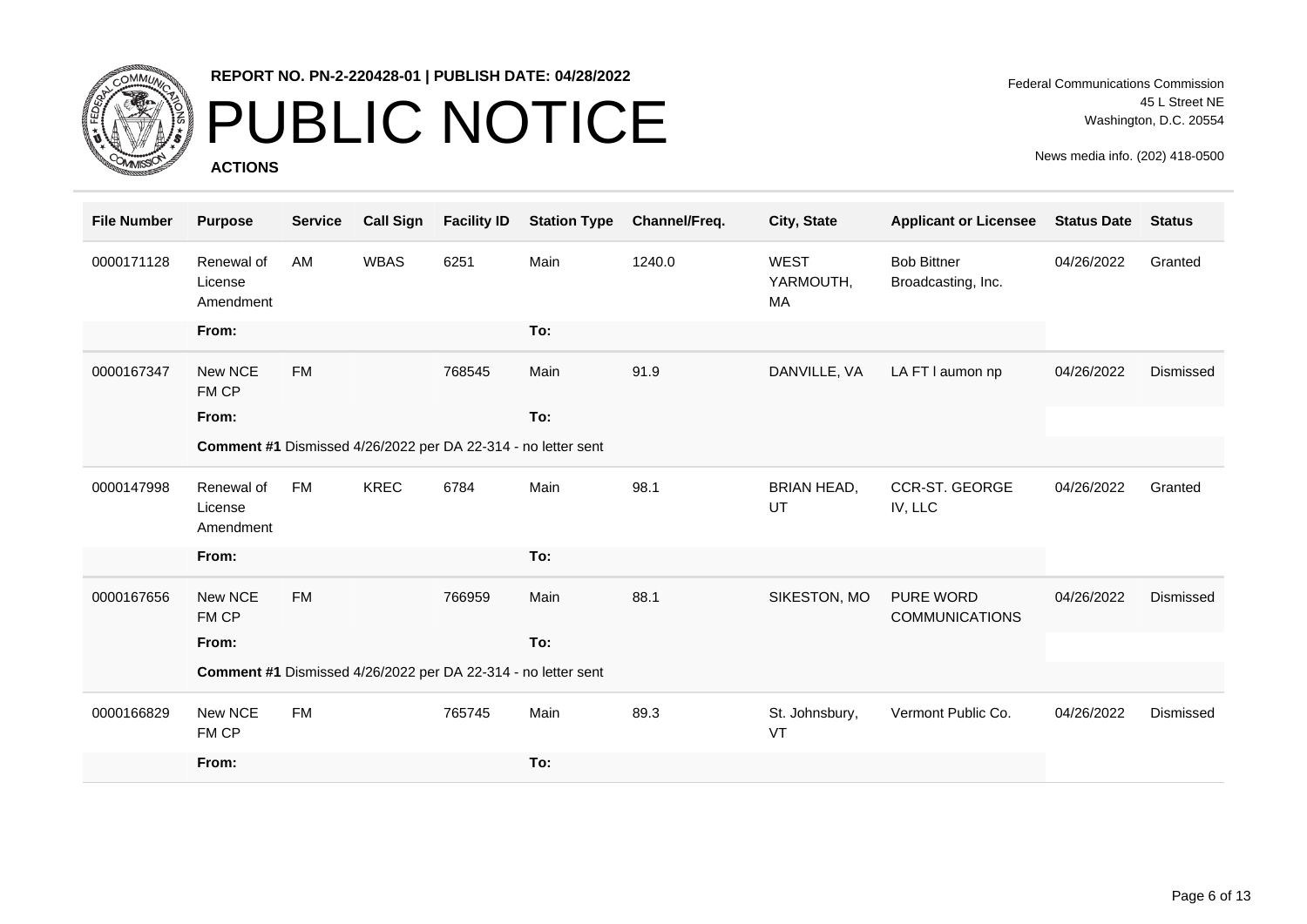

## PUBLIC NOTICE

**ACTIONS**

Federal Communications Commission 45 L Street NE Washington, D.C. 20554

| <b>File Number</b> | <b>Purpose</b>                     | <b>Service</b> | <b>Call Sign</b>   | <b>Facility ID</b> | <b>Station Type</b>                                           | Channel/Freq. | City, State                       | <b>Applicant or Licensee</b>                                        | <b>Status Date</b> | <b>Status</b> |
|--------------------|------------------------------------|----------------|--------------------|--------------------|---------------------------------------------------------------|---------------|-----------------------------------|---------------------------------------------------------------------|--------------------|---------------|
| 0000096392         | Renewal of<br>License<br>Amendment | <b>FM</b>      | WBGG-<br><b>FM</b> | 11965              | Main                                                          | 105.9         | <b>FORT</b><br>LAUDERDALE,<br>FL. | <b>CLEAR CHANNEL</b><br><b>BROADCASTING</b><br>LICENSES, INC.       | 04/26/2022         | Granted       |
|                    | From:                              |                |                    |                    | To:                                                           |               |                                   |                                                                     |                    |               |
| 0000167064         | New NCE<br>FM CP<br>Amendment      | <b>FM</b>      |                    | 765285             | Main                                                          | 89.3          | HOOD RIVER,<br><b>OR</b>          | CASCADE<br><b>EDUCATIONAL</b><br><b>BROADCAST</b><br><b>SERVICE</b> | 04/26/2022         | Dismissed     |
|                    | From:                              |                |                    |                    | To:                                                           |               |                                   |                                                                     |                    |               |
|                    |                                    |                |                    |                    | Comment #1 Dismissed 4/26/2022 per DA 22-314 - no letter sent |               |                                   |                                                                     |                    |               |
| 0000171129         | Renewal of<br>License<br>Amendment | <b>FX</b>      | <b>W268CP</b>      | 142210             |                                                               | 101.5         | <b>WEST</b><br>YARMOUTH,<br>MA    | <b>Bob Bittner</b><br>Broadcasting, Inc.                            | 04/26/2022         | Granted       |
|                    | From:                              |                |                    |                    | To:                                                           |               |                                   |                                                                     |                    |               |
| 0000166377         | New NCE<br>FM CP<br>Amendment      | <b>FM</b>      |                    | 767062             | Main                                                          | 90.7          | San Miguel, CA                    | Radio Bilingue, Inc.                                                | 04/26/2022         | Granted       |
|                    | From:                              |                |                    |                    | To:                                                           |               |                                   |                                                                     |                    |               |
| 0000148008         | Renewal of<br>License<br>Amendment | <b>FM</b>      | <b>KXFF</b>        | 69623              | Main                                                          | 106.1         | <b>COLORADO</b><br>CITY, AZ       | <b>CCR-ST. GEORGE</b><br>IV, LLC                                    | 04/26/2022         | Granted       |
|                    | From:                              |                |                    |                    | To:                                                           |               |                                   |                                                                     |                    |               |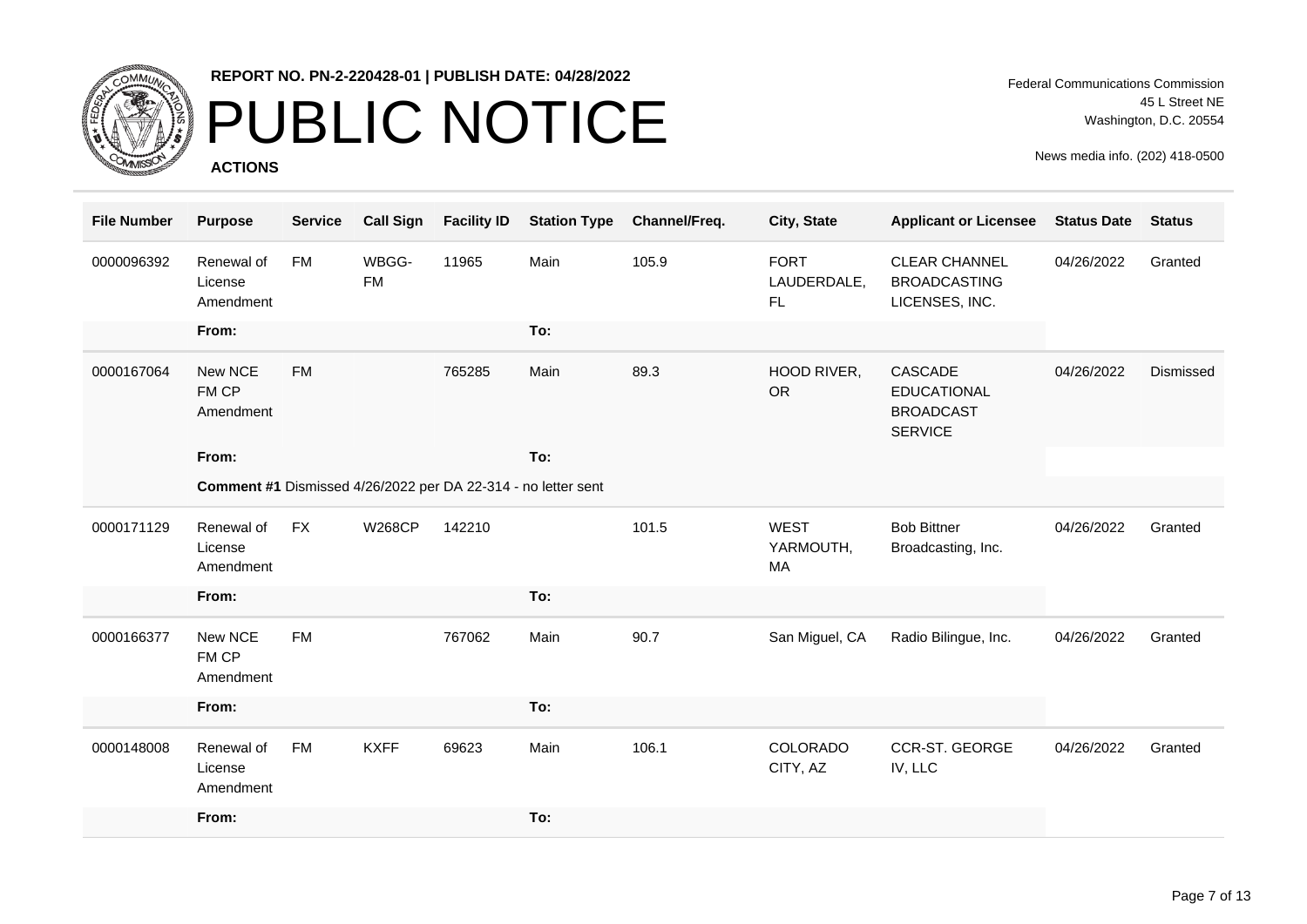

## PUBLIC NOTICE

**ACTIONS**

Federal Communications Commission 45 L Street NE Washington, D.C. 20554

| <b>File Number</b> | <b>Purpose</b>                     | <b>Service</b> | <b>Call Sign</b> | <b>Facility ID</b> | <b>Station Type</b>                                           | Channel/Freq. | City, State       | <b>Applicant or Licensee</b>               | <b>Status Date</b> | <b>Status</b> |
|--------------------|------------------------------------|----------------|------------------|--------------------|---------------------------------------------------------------|---------------|-------------------|--------------------------------------------|--------------------|---------------|
| 0000175914         | Renewal of<br>License              | <b>FM</b>      | <b>WZLY</b>      | 71457              | Main                                                          | 91.5          | WELLESLEY,<br>MA  | WELLESLEY<br>COLLEGE                       | 04/26/2022         | Granted       |
|                    | From:                              |                |                  |                    | To:                                                           |               |                   |                                            |                    |               |
| 0000161344         | Renewal of<br>License<br>Amendment | <b>FM</b>      | <b>KZHR</b>      | 35125              | Main                                                          | 92.5          | DAYTON, WA        | CCR-Tri Cities IV, LLC                     | 04/26/2022         | Granted       |
|                    | From:                              |                |                  |                    | To:                                                           |               |                   |                                            |                    |               |
| 0000166112         | New NCE<br>FM CP                   | <b>FM</b>      |                  | 763146             | Main                                                          | 91.5          | FRANKLIN, GA      | B. Jordan<br>Communications<br>Corporation | 04/26/2022         | Dismissed     |
|                    | From:                              |                |                  |                    | To:                                                           |               |                   |                                            |                    |               |
|                    |                                    |                |                  |                    | Comment #1 Dismissed 4/26/2022 per DA 22-314 - no letter sent |               |                   |                                            |                    |               |
| 0000148009         | Renewal of<br>License<br>Amendment | <b>FX</b>      | <b>K270BV</b>    | 60456              | Main                                                          | 101.9         | ST. GEORGE,<br>UT | <b>CCR-ST. GEORGE</b><br>IV, LLC           | 04/26/2022         | Granted       |
|                    | From:                              |                |                  |                    | To:                                                           |               |                   |                                            |                    |               |
| 0000165527         | New NCE<br>FM CP                   | <b>FM</b>      |                  | 762064             | Main                                                          | 91.5          | FRANKLIN, GA      | <b>LIFE RADIO</b><br>MINISTRIES, INC.      | 04/26/2022         | Dismissed     |
|                    | From:                              |                |                  |                    | To:                                                           |               |                   |                                            |                    |               |
|                    |                                    |                |                  |                    | Comment #1 Dismissed 4/26/2022 per DA 22-314 - no letter sent |               |                   |                                            |                    |               |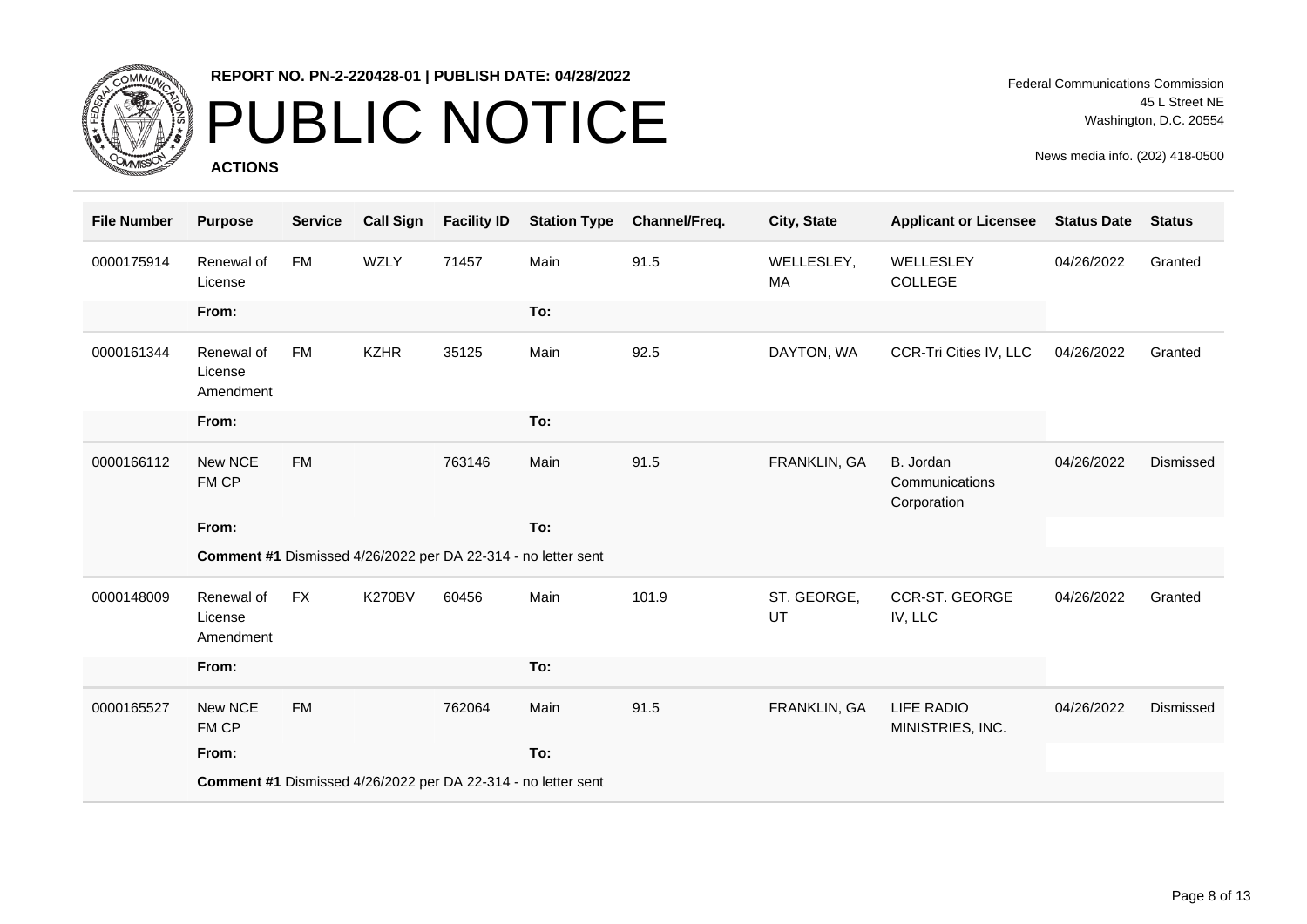

## PUBLIC NOTICE

**ACTIONS**

| <b>File Number</b> | <b>Purpose</b>                     | <b>Service</b> | <b>Call Sign</b>   | <b>Facility ID</b> | <b>Station Type</b>                                           | Channel/Freq. | City, State              | <b>Applicant or Licensee</b>                                      | <b>Status Date</b> | <b>Status</b> |
|--------------------|------------------------------------|----------------|--------------------|--------------------|---------------------------------------------------------------|---------------|--------------------------|-------------------------------------------------------------------|--------------------|---------------|
| 0000148003         | Renewal of<br>License<br>Amendment | <b>FX</b>      | <b>K299BU</b>      | 145467             |                                                               | 107.7         | CEDAR CITY,<br><b>UT</b> | CCR-ST. GEORGE<br>IV, LLC                                         | 04/26/2022         | Granted       |
|                    | From:                              |                |                    |                    | To:                                                           |               |                          |                                                                   |                    |               |
| 0000167830         | New NCE<br>FM CP<br>Amendment      | <b>FM</b>      |                    | 767531             | Main                                                          | 89.7          | ASPEN, CO                | The Open Mind Project                                             | 04/26/2022         | Dismissed     |
|                    | From:                              |                |                    |                    | To:                                                           |               |                          |                                                                   |                    |               |
|                    |                                    |                |                    |                    | Comment #1 Dismissed 4/26/2022 per DA 22-314 - no letter sent |               |                          |                                                                   |                    |               |
| 0000166230         | Renewal of<br>License              | <b>FM</b>      | WTBR-<br><b>FM</b> | 52749              | Main                                                          | 89.7          | PITTSFIELD,<br>MA        | PITTSFIELD PUBLIC<br><b>SCHOOL</b><br><b>COMMITTEE</b>            | 04/26/2022         | Granted       |
|                    | From:                              |                |                    |                    | To:                                                           |               |                          |                                                                   |                    |               |
| 0000166716         | New NCE<br>FM CP<br>Amendment      | <b>FM</b>      |                    | 762511             | Main                                                          | 88.1          | Hayti, MO                | Crossroads Worship<br>Center                                      | 04/26/2022         | Granted       |
|                    | From:                              |                |                    |                    | To:                                                           |               |                          |                                                                   |                    |               |
| 0000169115         | Renewal of<br>License              | FL.            | WICX-LP            | 191758             |                                                               | 102.7         | CONCORD, NH              | <b>NEW HAMPSHIRE</b><br><b>CATHOLIC</b><br><b>COMMUNITY RADIO</b> | 04/26/2022         | Granted       |
|                    | From:                              |                |                    |                    | To:                                                           |               |                          |                                                                   |                    |               |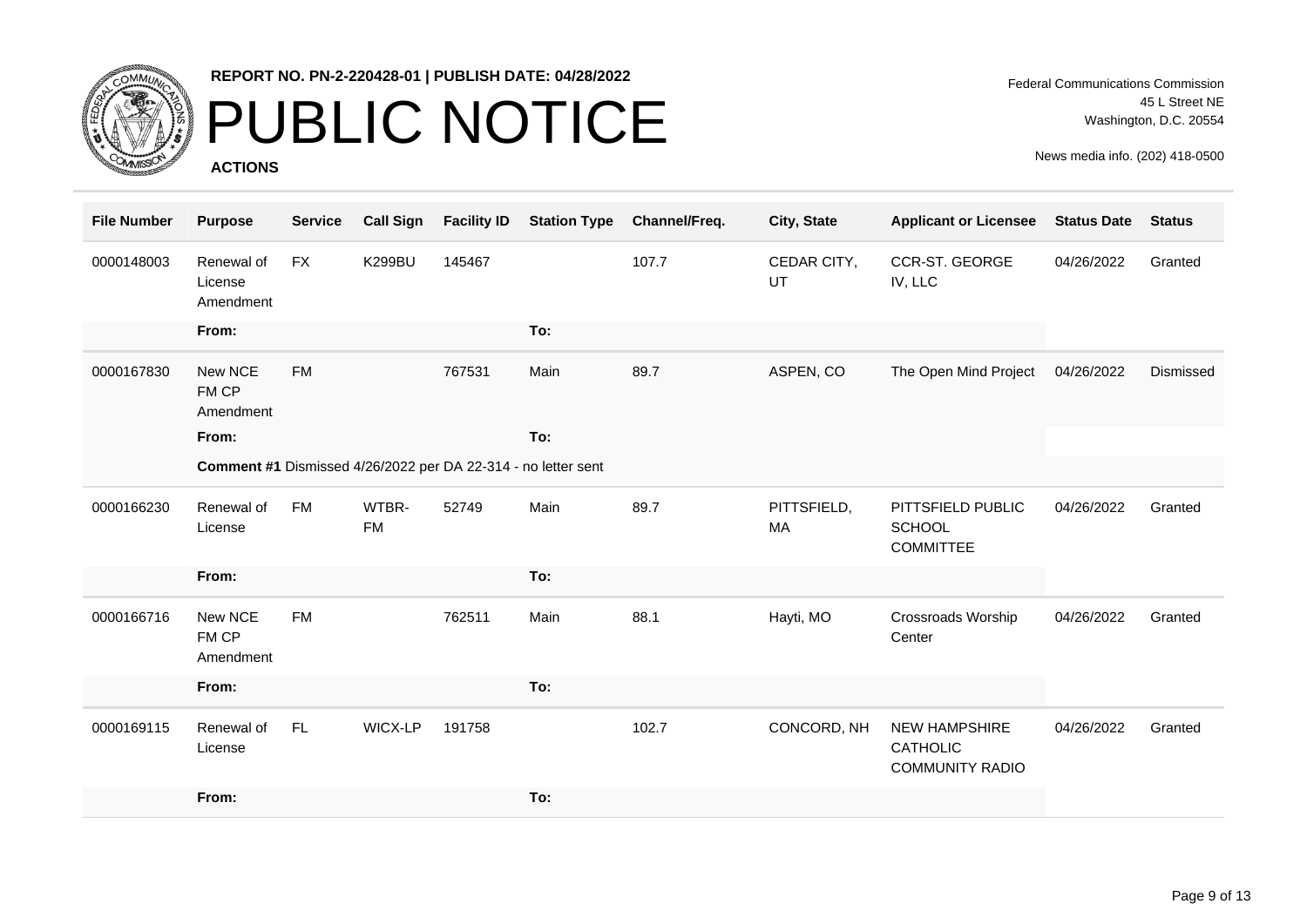

### PUBLIC NOTICE

**ACTIONS**

| <b>File Number</b> | <b>Purpose</b>                      | <b>Service</b> | <b>Call Sign</b> | <b>Facility ID</b> | <b>Station Type</b>                                           | Channel/Freq. | City, State                           | <b>Applicant or Licensee</b>            | <b>Status Date</b> | <b>Status</b> |
|--------------------|-------------------------------------|----------------|------------------|--------------------|---------------------------------------------------------------|---------------|---------------------------------------|-----------------------------------------|--------------------|---------------|
| 0000147989         | Renewal of<br>License<br>Amendment  | AM             | <b>KHKR</b>      | 55398              | Main                                                          | 1210.0        | <b>WASHINGTON</b><br>,UT              | <b>CCR-ST. GEORGE</b><br>IV, LLC        | 04/26/2022         | Granted       |
|                    | From:                               |                |                  |                    | To:                                                           |               |                                       |                                         |                    |               |
| 0000166378         | New NCE<br>FM CP<br>Amendment       | <b>FM</b>      |                  | 762614             | Main                                                          | 91.9          | DANVILLE, VA                          | Pathway Christian<br>Academy, Inc.      | 04/26/2022         | Dismissed     |
|                    | From:                               |                |                  |                    | To:                                                           |               |                                       |                                         |                    |               |
|                    |                                     |                |                  |                    | Comment #1 Dismissed 4/26/2022 per DA 22-314 - no letter sent |               |                                       |                                         |                    |               |
| 0000134834         | Transfer of<br>Control              | <b>FM</b>      | KBIJ             | 164274             | Main                                                          | 99.5          | GUYMON, OK                            | OMI OILFIELD<br><b>INVESTMENTS, LLC</b> | 04/26/2022         | Granted       |
|                    | From: OMI OILFIELD INVESTMENTS, LLC |                |                  |                    | To: Mike Castanon                                             |               |                                       |                                         |                    |               |
| 0000166357         | New NCE<br>FM CP<br>Amendment       | <b>FM</b>      |                  | 766804             | Main                                                          | 89.5          | ALMA, CO                              | San Tan Educational<br>Media            | 04/26/2022         | Granted       |
|                    | From:                               |                |                  |                    | To:                                                           |               |                                       |                                         |                    |               |
| 0000167390         | New NCE<br>FM CP                    | <b>FM</b>      |                  | 767450             | Main                                                          | 90.9          | <b>MANCHESTER</b><br>, C <sub>T</sub> | New River Community<br>Church           | 04/26/2022         | Dismissed     |
|                    | From:                               |                |                  |                    | To:                                                           |               |                                       |                                         |                    |               |
|                    |                                     |                |                  |                    | Comment #1 Dismissed 4/26/2022 per DA 22-314 - no letter sent |               |                                       |                                         |                    |               |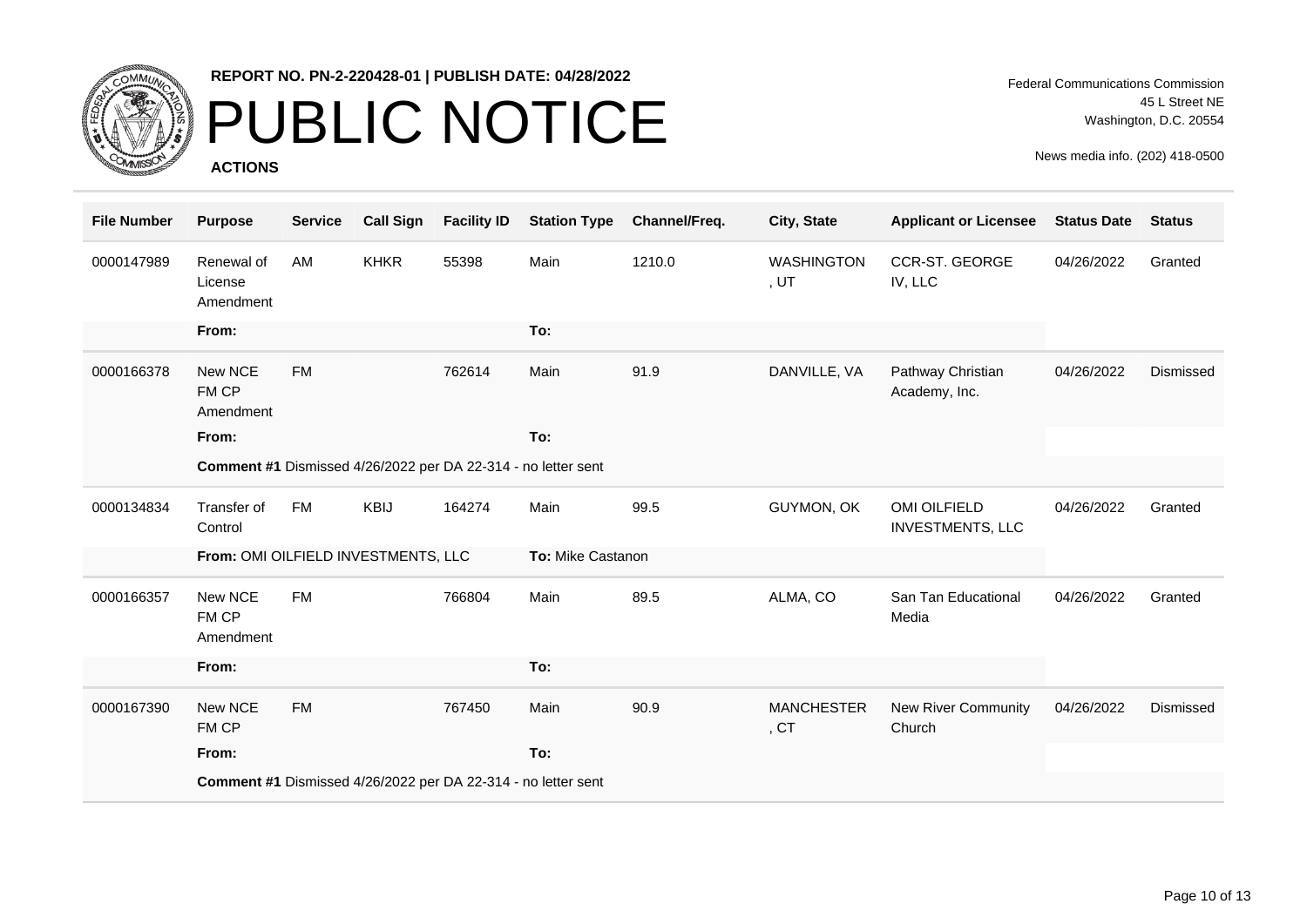

## PUBLIC NOTICE

**ACTIONS**

| <b>File Number</b> | <b>Purpose</b>                     | <b>Service</b> | <b>Call Sign</b>   | <b>Facility ID</b> | <b>Station Type</b> | Channel/Freq. | City, State                                   | <b>Applicant or Licensee</b>                            | <b>Status Date</b> | <b>Status</b> |
|--------------------|------------------------------------|----------------|--------------------|--------------------|---------------------|---------------|-----------------------------------------------|---------------------------------------------------------|--------------------|---------------|
| 0000167119         | New NCE<br>FM CP<br>Amendment      | <b>FM</b>      |                    | 766075             | Main                | 91.5          | BOWDON, GA                                    | <b>Living Springs Retreat</b>                           | 04/26/2022         | Granted       |
|                    | From:                              |                |                    |                    | To:                 |               |                                               |                                                         |                    |               |
| 0000167211         | New NCE<br>FM CP<br>Amendment      | <b>FM</b>      |                    | 762679             | Main                | 90.5          | CENTERVILLE,<br><b>WA</b>                     | <b>GROWING</b><br><b>CHRISTIAN</b><br><b>FOUNDATION</b> | 04/26/2022         | Granted       |
|                    | From:                              |                |                    |                    | To:                 |               |                                               |                                                         |                    |               |
| 0000161334         | Renewal of<br>License<br>Amendment | AM             | <b>KONA</b>        | 67668              | Main                | 610.0         | <b>KENNEWICK-</b><br>RICHLAND-P,<br><b>WA</b> | CCR-Tri Cities IV, LLC                                  | 04/26/2022         | Granted       |
|                    | From:                              |                |                    |                    | To:                 |               |                                               |                                                         |                    |               |
| 0000165574         | New NCE<br>FM CP<br>Amendment      | <b>FM</b>      |                    | 764201             | Main                | 91.9          | Halifax, VA                                   | Solid Foundation<br><b>Broadcasting</b><br>Corporation  | 04/26/2022         | Granted       |
|                    | From:                              |                |                    |                    | To:                 |               |                                               |                                                         |                    |               |
| 0000161343         | Renewal of<br>License<br>Amendment | <b>FM</b>      | KONA-<br><b>FM</b> | 67669              | Main                | 105.3         | KENNEWICK,<br><b>WA</b>                       | CCR-Tri Cities IV, LLC                                  | 04/26/2022         | Granted       |
|                    | From:                              |                |                    |                    | To:                 |               |                                               |                                                         |                    |               |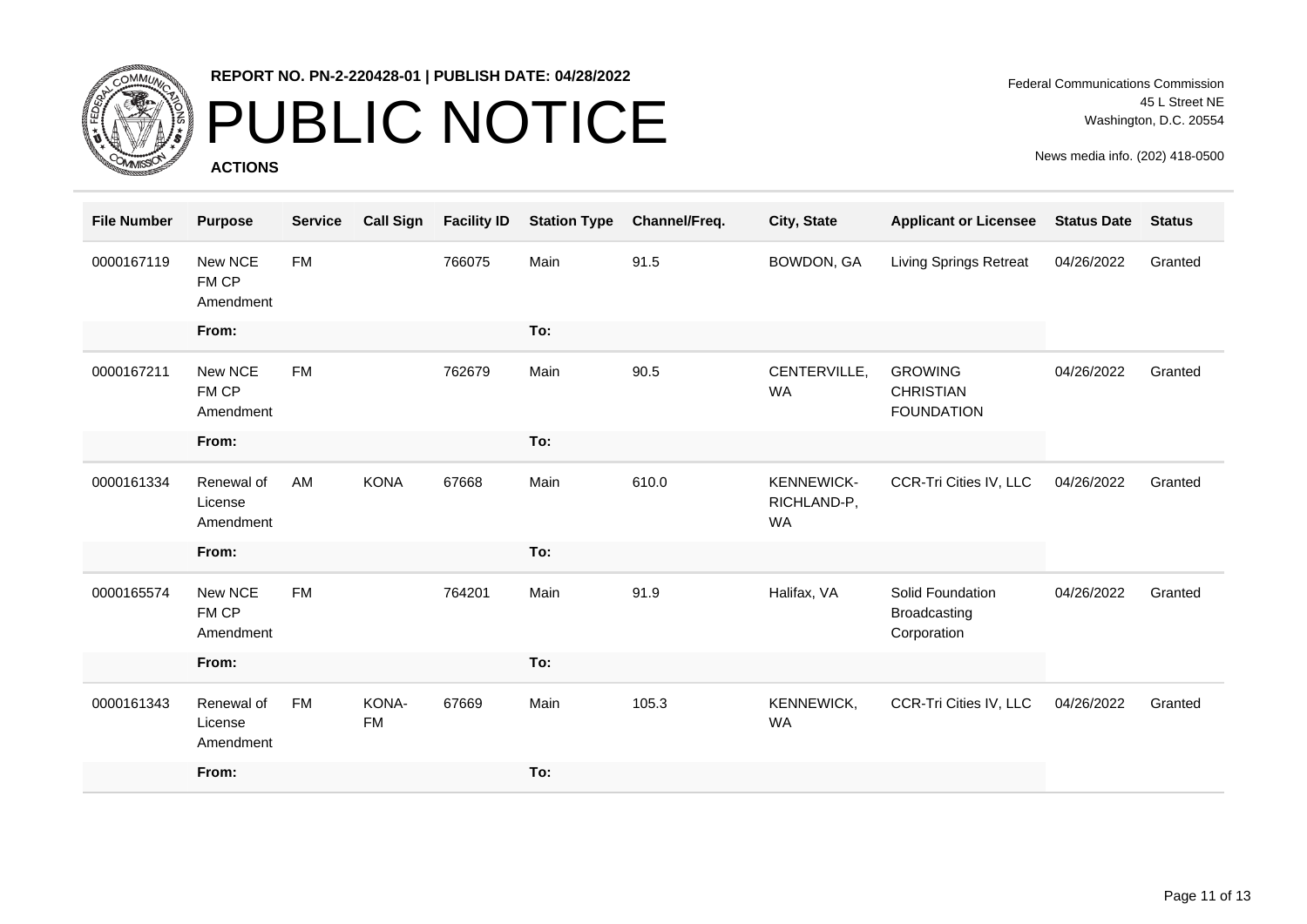

## PUBLIC NOTICE

**ACTIONS**

Federal Communications Commission 45 L Street NE Washington, D.C. 20554

| <b>File Number</b> | <b>Purpose</b>                     | <b>Service</b> | <b>Call Sign</b> | <b>Facility ID</b> | <b>Station Type</b>                                           | Channel/Freq. | City, State         | <b>Applicant or Licensee</b>                             | <b>Status Date</b> | <b>Status</b> |
|--------------------|------------------------------------|----------------|------------------|--------------------|---------------------------------------------------------------|---------------|---------------------|----------------------------------------------------------|--------------------|---------------|
| 0000165765         | New NCE<br>FM CP<br>Amendment      | <b>FM</b>      |                  | 762429             | Main                                                          | 88.7          | Eagle Grove, IA     | Minn-Iowa Christian<br><b>Broadcasting</b>               | 04/26/2022         | Dismissed     |
|                    | From:                              |                |                  |                    | To:                                                           |               |                     |                                                          |                    |               |
|                    |                                    |                |                  |                    | Comment #1 Dismissed 4/26/2022 per DA 22-314 - no letter sent |               |                     |                                                          |                    |               |
| 0000166822         | New NCE<br>FM CP<br>Amendment      | <b>FM</b>      |                  | 767944             | Main                                                          | 89.3          | Derby Center,<br>VT | Christian Ministries,<br>Inc.                            | 04/26/2022         | Granted       |
|                    | From:                              |                |                  |                    | To:                                                           |               |                     |                                                          |                    |               |
| 0000166816         | New NCE<br>FM CP<br>Amendment      | <b>FM</b>      |                  | 766308             | Main                                                          | 89.7          | ASPEN, CO           | SPECIALIZED<br><b>EDUCATIONAL</b><br><b>BROADCASTING</b> | 04/26/2022         | Dismissed     |
|                    | From:                              |                |                  |                    | To:                                                           |               |                     |                                                          |                    |               |
|                    |                                    |                |                  |                    | Comment #1 Dismissed 4/26/2022 per DA 22-314 - no letter sent |               |                     |                                                          |                    |               |
| 0000147983         | Renewal of<br>License<br>Amendment | AM             | <b>KDXU</b>      | 60454              | Main                                                          | 890.0         | ST. GEORGE,<br>UT   | CCR-ST. GEORGE<br>IV, LLC                                | 04/26/2022         | Granted       |
|                    | From:                              |                |                  |                    | To:                                                           |               |                     |                                                          |                    |               |
| 0000147995         | Renewal of<br>License<br>Amendment | <b>FM</b>      | <b>KIYK</b>      | 60457              | Main                                                          | 107.3         | ST. GEORGE,<br>UT   | CCR-ST. GEORGE<br>IV, LLC                                | 04/26/2022         | Granted       |
|                    | From:                              |                |                  |                    | To:                                                           |               |                     |                                                          |                    |               |